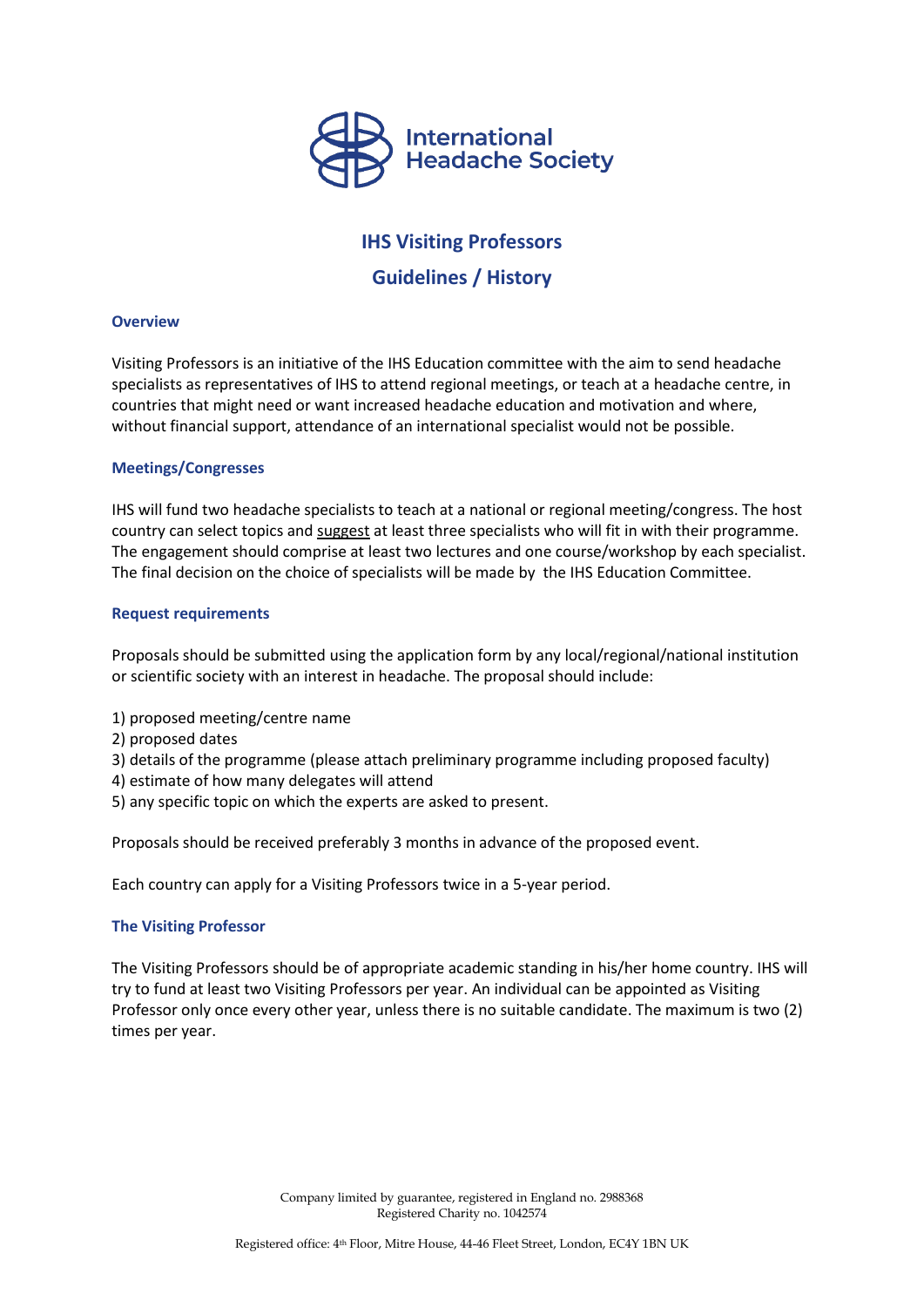# **Funding**

The value of the funding is US\$ 6,000, and should be used to cover the following expenses :

- economy airfare
- transfers
- accommodation
- food and beverage expenses
- other meeting costs

IHS does not pay honoraria to speakers, and the budget proposal should not include an honorarium for the Visiting Professors. The hosting institution is free to pay an honorarium if they wish.

Payment will be made after the event on receipt of the relevant receipts and report; original receipts must be sent to the IHS office. Pre-event funding is possible if needed – please discuss with IHS.

#### **Application review process**

The IHS Education committee will review the application and make a final decision.

Applications will be handled on a first-come first-served basis.

#### **After approval**

All liaison with the Visiting Professors will be done by the host country.

# **Reporting**

To evaluate the value of the event, the hosting institution is required to ask all participants to complete a short questionnaire to determine their knowledge base on the subjects being presented, before the meeting, and follow this with a second post-meeting questionnaire to determine whether the event has changed the participant's level of knowledge and current practice. This questionnaire could be designed to ask at least one question on every presentation and possibly two questions on group, interactive or case based sessions. Also participants should have an opportunity to assess the venue and the speakers, and provide comments on the programme as to what was good or not, and suggestions for future programmes.

The hosting institution is also required to submit a report after the event to the IHS office within 3 months after the event. This report will be published on the IHS website and in the IHS newsletter.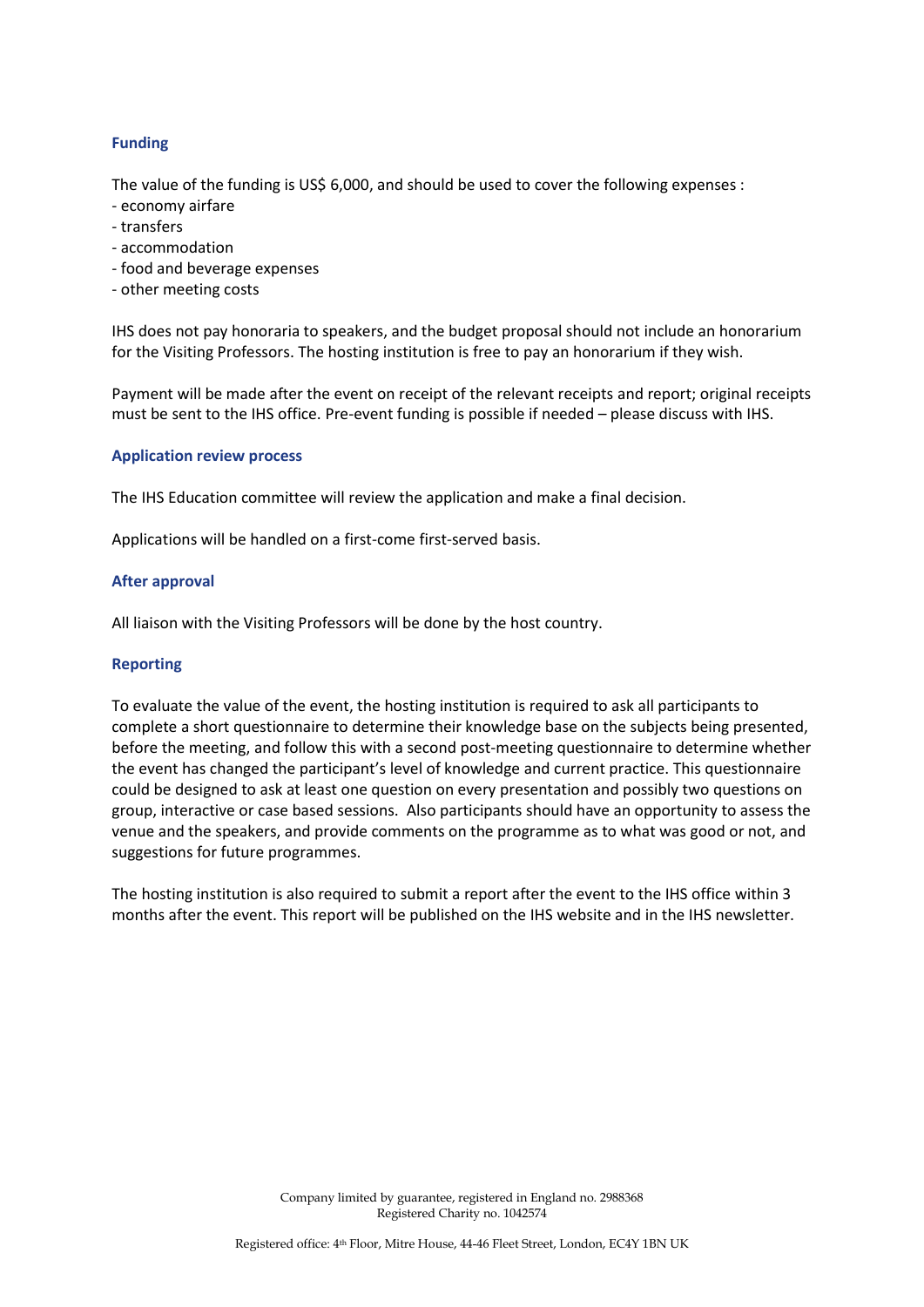# **History of the Visiting Professor programme**

| Year | <b>Location</b>    | <b>Visiting Professor</b>                   |
|------|--------------------|---------------------------------------------|
| 2012 | Chile              | Alan Rapoport                               |
| 2012 | Colombia           | Alan Rapoport                               |
| 2012 | Morocco            | <b>Francoise Radat</b>                      |
| 2013 | Dominican Republic | Carlos Bordini and Alan<br>Rapoport         |
| 2013 | India              | <b>Stewart Tepper</b>                       |
| 2013 | Argentina          | Alan Rapoport                               |
| 2014 | Serbia             | Cristina Tassorelli                         |
| 2014 | Dakar-Senegal      | Jean Schoenen                               |
| 2014 | Estonia            | Peter Goadsby                               |
| 2014 | <b>Brazil</b>      | Vincenzo Guidetti and<br>Jes Olesen         |
| 2015 | <b>Bulgaria</b>    | Nina Latysheva and<br>Alan Rapoport         |
| 2015 | Morocco            | Gianluca Coppola                            |
| 2015 | Azerbaijan         | Hayrunnisa Bolay and<br>Messoud Ashina      |
| 2015 | Estonia            | Alan Rapoport and<br>Arne May               |
| 2015 | Iran               | Hayrunnisa Bolay and<br><b>Robert Cowan</b> |
| 2015 | Moldova            | Rigmor Jensen and<br>Cristina Tassorelli    |
| 2016 | Sri Lanka          | Rigmor Jensen and<br><b>Anand Diwan</b>     |
| 2016 | <b>Brazil</b>      | Alan Rapoport and<br>Vincenzo Guidetti      |
| 2016 | Bangladesh         | Tissa Wijeratne                             |
| 2017 | Russia             | Messoud Ashina and<br>Zaza Katsarava        |
| 2017 | Iran               | Lars Edvinsson and Jes<br>Olesen            |
| 2017 | Pakistan           | Messoud Ashina and<br>Peter Goadsby         |

Company limited by guarantee, registered in England no. 2988368 Registered Charity no. 1042574